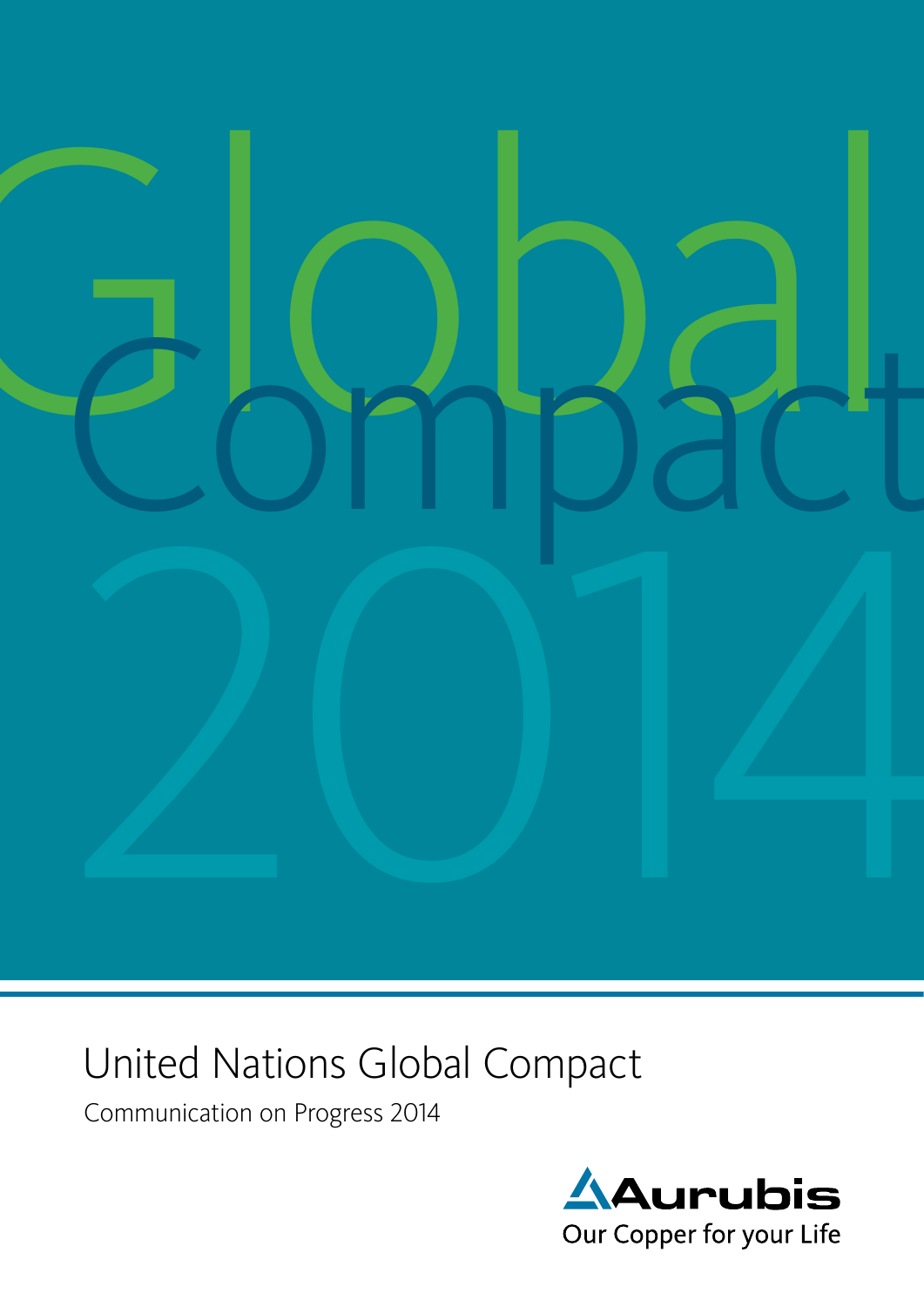

# Dear readers,

Aurubis AG has participated in the United Nations Global Compact since the end of 2014 and supports its visions and objectives. We act responsibly in our business – in our economic sector, in our approach to the environment and resources and with our employees and society. This is reflected in our participation in the United Nations Global Compact.

We are part of society and accept the challenges that come along with this. Aurubis makes a decisive contribution to a demand-oriented copper supply in Europe. The production and use of non-ferrous metals are conditions for technical progress and a higher standard of living. As a component of innovative technological developments, our copper contributes significantly to renewable energies and to improving the CO $_{\rm 2}$  balance. The energy shift wouldn't be possible without copper.

Resource efficiency is and remains an important topic for Aurubis. We want to utilize what we already have more strongly. For example, this means drawing even more from our increasingly complex raw materials. Our multi-metal recycling ensures that the material cycle for copper and other metals is closed. It is important for products to be recycled again and again after they are used. This allows valuable raw materials to be utilized, conserves resources and minimizes environmental pollution. In the interest of continuously increasing resource efficiency, we have also set a corresponding target in our Sustainability Strategy.

This Communication on Progress documents the measures and activities we have in place to fulfill the requirements of responsible business activity and the ways that we want to promote sustainable progress in the areas of labor standards, human rights, environmental protection and anti-corruption.

In addition to our extensive sustainability reporting, which has been oriented to the internationally recognized reporting standards of the Global Reporting Initiative for several years, we will now annually report on our measures and activities that support the implementation of the Ten Principles of the United Nations Global Compact.

We invite you to join in the dialogue with us, to gather information online at any time at www.aurubis.com/ responsibility and to approach us if you have any questions or comments.

Best regards,

lunidi

Dr. Bernd Drouven and Dr. Frank Schneider Hamburg, April 2015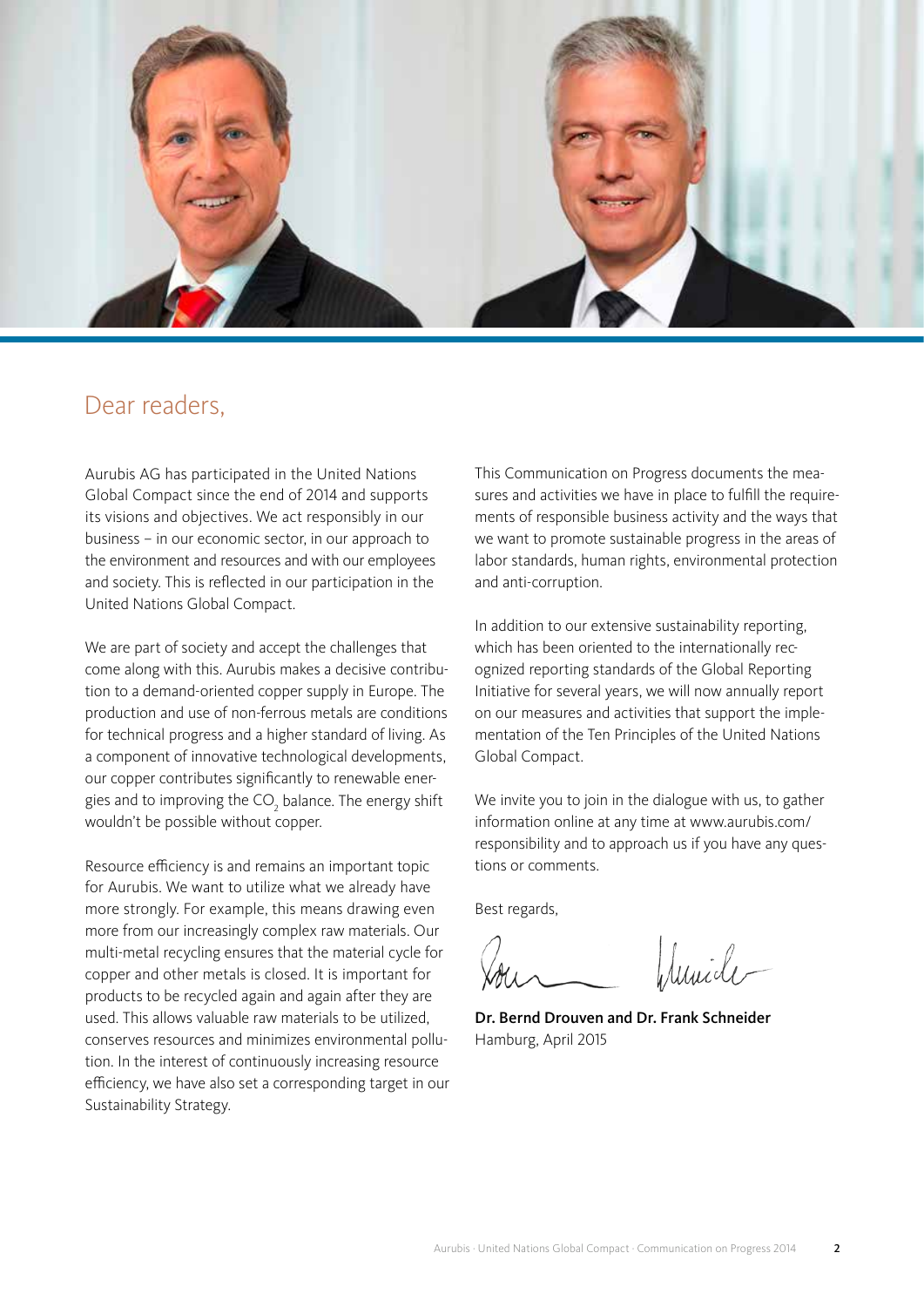# About Aurubis



Aurubis is the leading integrated copper group and the world's largest copper recycler. We produce more than 1.1 million t of copper cathodes each year and from them a variety of copper products. Production expertise is our strength.

### The Aurubis Group

Aurubis is one of the world's leading integrated copper groups with key expertise in copper production, metal recycling and copper product fabrication. The production of precious metals and specialty products completes our range of services. Aurubis is therefore represented in the main segments of the copper value chain.

Aurubis has production sites in Europe and the US as well as an extensive service and sales system for copper products in Europe, Asia and North America. The largest production centers are in Germany, Belgium and Bulgaria. The Aurubis Group is managed centrally from the

corporate and administrative headquarters in Hamburg, where key production facilities are also concentrated. About 6,500 employees worked for the Aurubis Group worldwide as of September 30, 2014. Of this number, 57 % worked at the German plants and 43 % worked in other countries.

Thanks to our wide range of services, we rank among the global leaders in our industry. Our core business is the production of marketable copper cathodes from copper concentrates, copper scrap and other recycling raw materials. They are processed within the Group into continuous cast wire rod, shapes, rolled products and strip as well as specialty wire and profiles made of copper and copper alloys. Precious metals, other metals and a number of other products, such as sulfuric acid and iron silicate, round off our product portfolio. Customers of Aurubis include companies in the copper semis industry, the electrical engineering, electronics and chemical industries as well as suppliers of the renewable energies, construction and automotive sectors.

Aurubis is oriented towards sustainable growth and increasing value: the main focuses of the corporate strategy are on expanding our leading market position as an integrated copper producer, utilizing growth opportunities and acting responsibly towards people, resources and the environment.

Aurubis AG was founded in Hamburg in 1866 under the name Norddeutsche Affinerie AG. Following various changes in the ownership structure, an IPO was carried out in 1998. The company was renamed Aurubis as a result of a resolution passed at the company's Annual General Meeting on February 26, 2009. Aurubis shares are part of the Prime Standard Segment of the Deutsche Börse and are listed on the MDAX and the Global Challenges Index (GCX).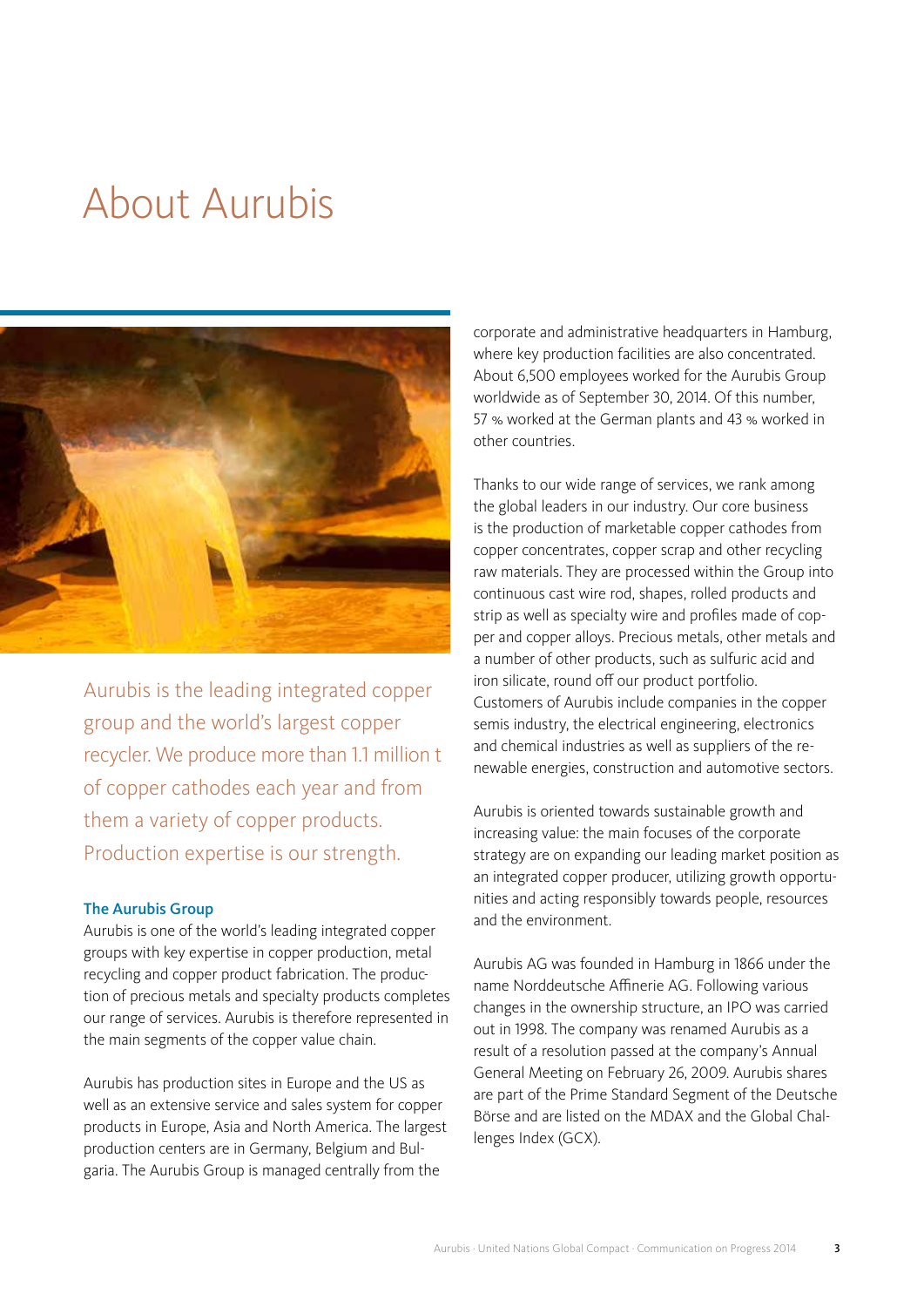# United Nations Global Compact

Communication on Progress



This is our Communication on Progress in implementing the principles of the United Nations Clobal Compact.

We welcome feedback on its contents.

Aurubis has participated in the United Nations Global Compact since December 2014. The UN Global Compact is based on ten principles regarding the aspects of human rights, labor standards, environmental protection and efforts against corruption.

The following tables show policies, management systems and measures that Aurubis has installed and carries out to implement the principles. Furthermore, it outlines the concrete activities and progress for 2014.

You can find additional detailed information in our Sustainability Reports, Environmental Statements, Environmental Reports and Annual Reports (all of which are available at www.aurubis.com). We regularly inform our employees and external stakeholders about the implementation of the UN Global Compact principles – for example at a number of events, on the internet and in the employee magazine "CU".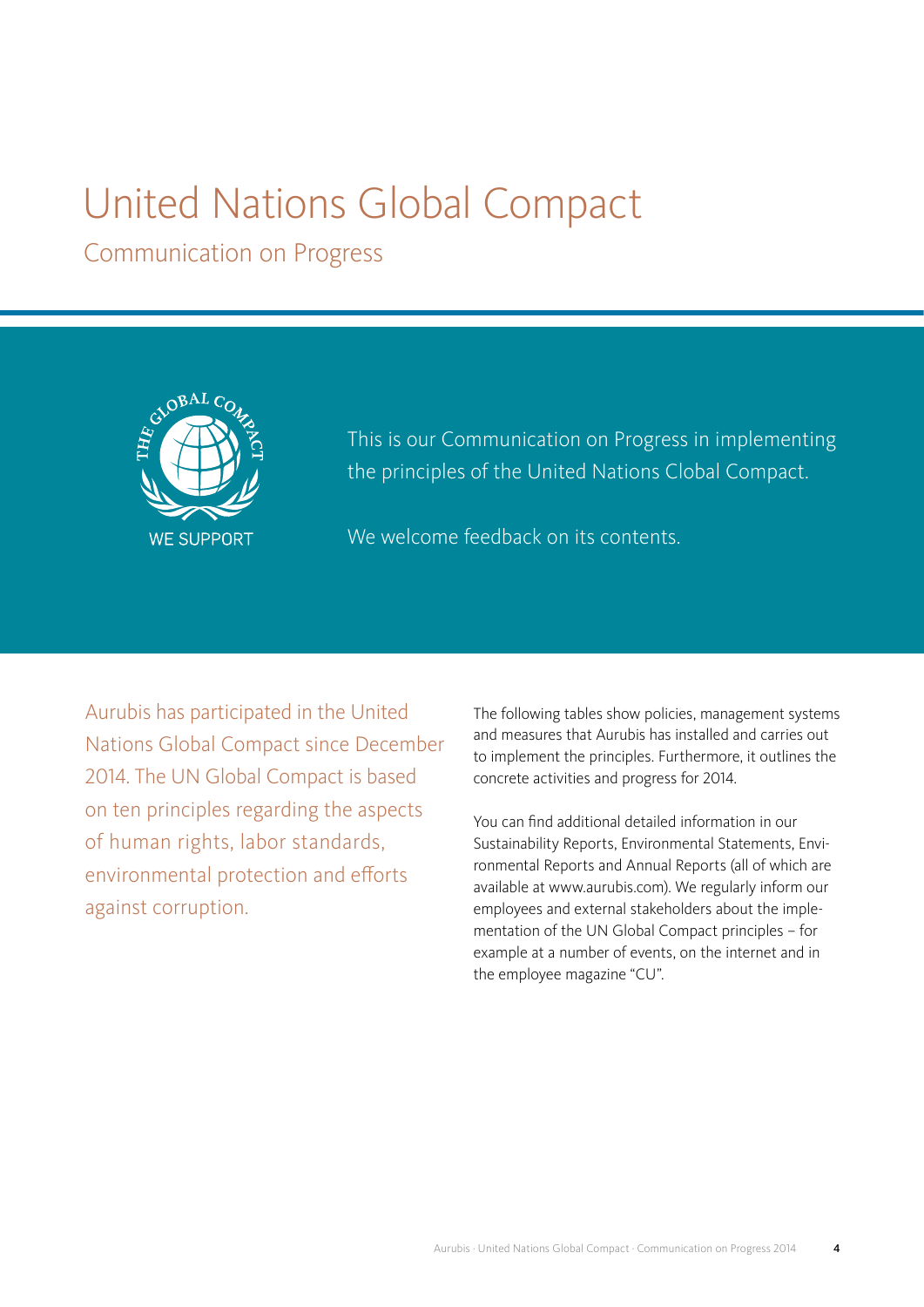# Human Rights

### Principle 01:

Businesses should support and respect the protection of internationally proclaimed human rights.

### Principle 02:

Businesses should make sure they are not complicit in human rights abuses.

### Commitments, policies and management systems

- » Commitment to ILO Core Labor Standards
- » Aurubis requires business partners, especially in raw material procurement, to observe UN conventions related to human rights
- » Sustainability Strategy
- » Development and expansion of supplier screening as a target of the Sustainability Strategy
- » Group-wide Code of Conduct
- » Compliance management
- » PRIMA\* corporate values
- » Group-wide policy on avoiding raw materials for gold production from conflict regions
- » "Good Delivery" status from the London Bullion Market Association (LBMA)

### Measures

- » Inclusion of a clause about adhering to UN sanctions or trade restrictions as well as UN conventions related to human rights, environmental protection and safety in all new supply contracts if the supplier doesn't have its own declaration on this issue
- » Carrying out compliance training
- » Business Partner Screening (in development)

### Activities in 2014 and assessment of results

- » Training (for security personnel) on human rights topics
- » Expansion of stakeholder dialogue on social issues

### **Downloads**

- Sustainability Report 2013
- Aurubis Code of Conduct
- **L** PRIMA corporate values

### Additional information

### www.aurubis.com/responsibility

- **Strategy & Sustainability ⊗ Corporate Governance**
- Supply Chain <sup>®</sup> Gold

\*Our corporate values (PRIMA) are Performance, Responsibility, Integrity, Mutability and Appreciation. PRIMA, which means "great" in German, is derived from the first letter of each value.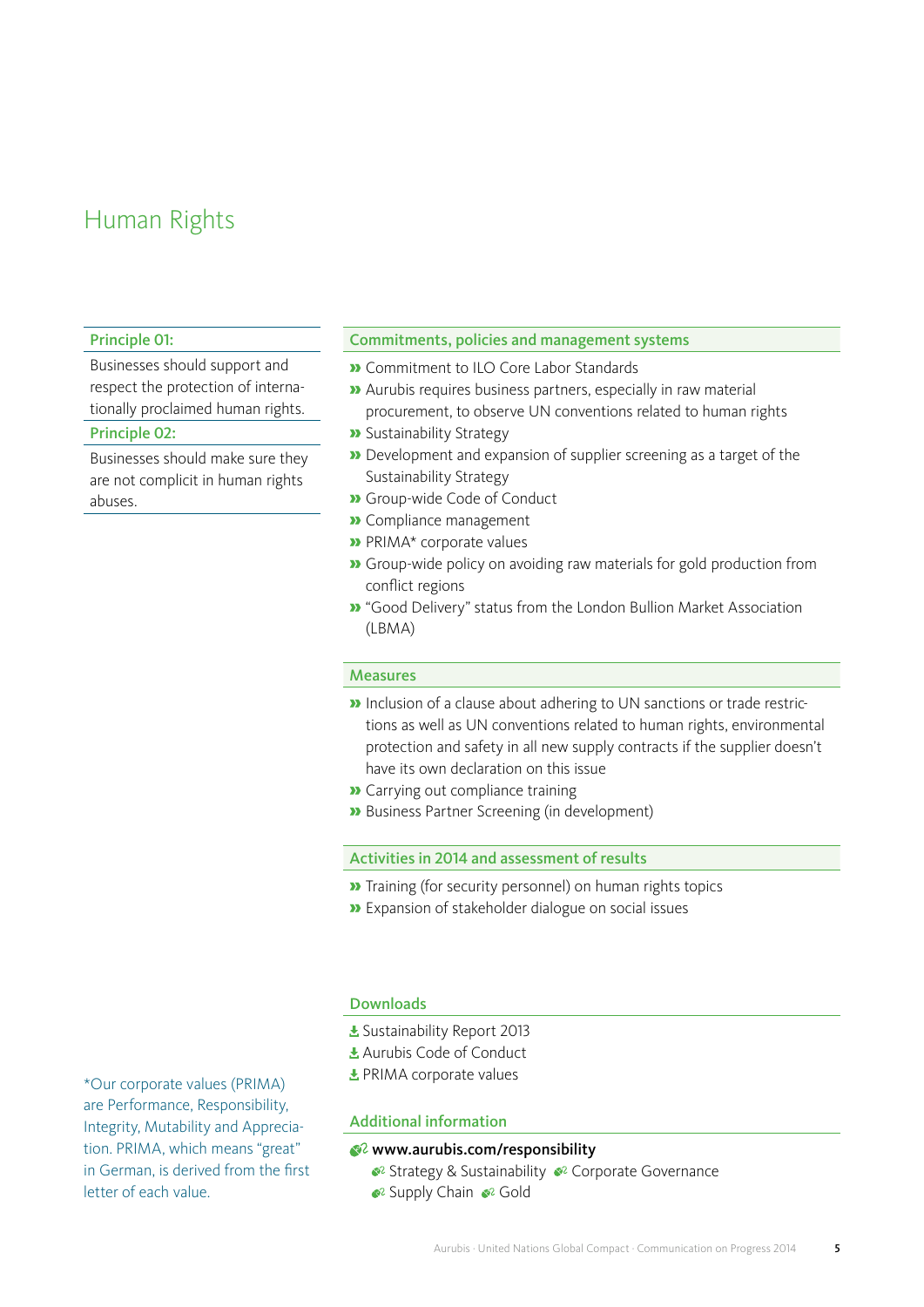# Labor

### Principle 03:

Businesses should uphold the freedom of association and the effective recognition of the right to collective bargaining.

### Principle 04:

Businesses should uphold the elimination of all forms of forced and compulsory labor.

### Principle 05:

Businesses should uphold the effective abolition of child labor.

### Principle 06:

Businesses should uphold the elimination of discrimination in respect of employment and occupation.

### Commitments, policies and management systems

- » PRIMA corporate values
- » Group-wide Code of Conduct
- » Compliance management
- » Taking steps to increase interest among girls and women for technical apprenticeships and vocations as a target of the Sustainability Strategy

### **Measures**

- » Carrying out compliance training
- » Whistleblower hotline
- » Measures in the area of diversity

### Activities in 2014 and assessment of results

- » Carrying out training on the Code of Conduct. In 2014 about 150 employees took part in five workshops at various sites.
- » Expansion of stakeholder dialogue on social issues
- » Signing of the Equality Charter by Aurubis and Edeltraud Glänzer, Deputy Chairwoman of the Mining, Chemical and Energy Industrial Union in Germany

### **Downloads**

- **L** Sustainability Report 2013
- Aurubis Code of Conduct
- **L** PRIMA corporate values

### Additional information

### www.aurubis.com/responsibility

- **Strategy & Sustainability S** Corporate Governance
- <sup>82</sup> Compliance <sup>82</sup> Employees
- **www.mintpink.de**
- www.igbce.de/aktive/frauen/charta-gleichstellung/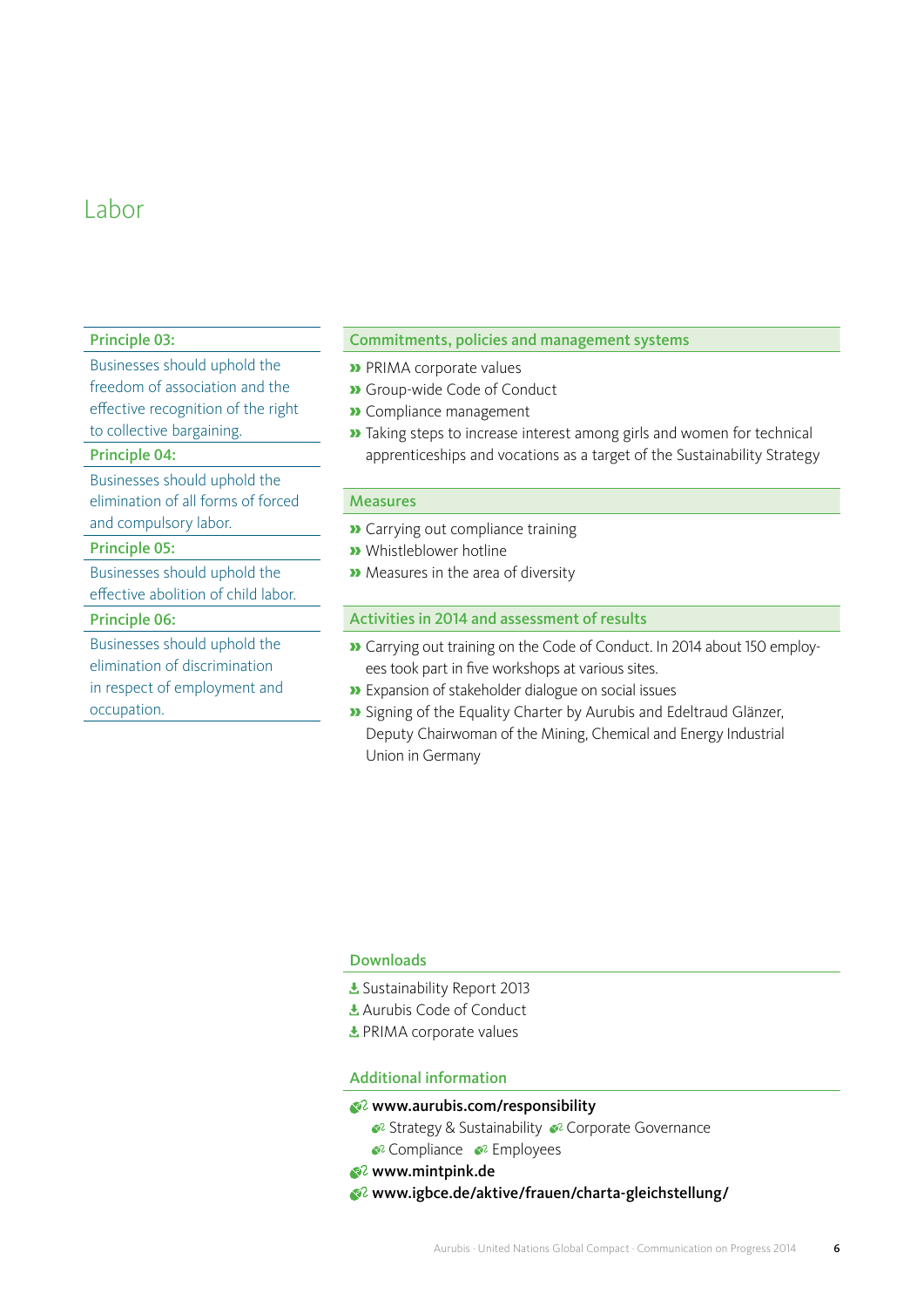# Environment

### Principle 07:

Businesses should support a precautionary approach to environmental challenges.

### Principle 08:

Businesses should undertake initiatives to promote greater environmental responsibility.

### Principle 09:

Businesses should encourage the development and diffusion of environmentally friendly technologies.

### Commitments, policies and management systems

- » Company Environmental Protection Guidelines
- » Corporate Environmental Protection Policy
- » Strategic environmental targets
- » Commitment to external guidelines such as Responsible Care
- » Memberships and active involvement in the main economic, industry and specialist associations
- » Systematic environmental, energy and quality management
- » Voluntary standard for processing precious metal-bearing WEEE fractions such as printed circuit boards (WEEE = Waste of Electrical and Electronic Equipment Directive)
- » Stakeholder dialogue with NGOs and environmental associations
- » Hamburg Masterplan
- » Aurubis does intensive research and development work to optimize products and procedures continuously and to expand its technological edge with new processes. Consideration of current and future environmental standards, the efficient use of resources and continuous emission reductions are key criteria in the process.

### Measures

- » Group-wide environmental targets (mid-term and long-term) including monitoring of target achievement
- » Site-specific environmental targets (short-term and mid-term) including monitoring of target achievement
- » Involvement in the EU project on the ecological balance of organizations and products: "Organizational Environmental Footprint" and "Product Environmental Footprint"
- » Internal and external audits to analyze the effectiveness of environmental, energy and quality management systems

### Activities in 2014 and assessment of results

- » Investments of € 34.4 million in environmental protection for copper production in 2014 and a total of € 513 million since 2000
- » Investments of € 10 million in R&D in fiscal year 2013/14
- » (Re-)certification of environmental, energy and quality management systems at all production sites
- » Various measures at all sites to improve environmental performance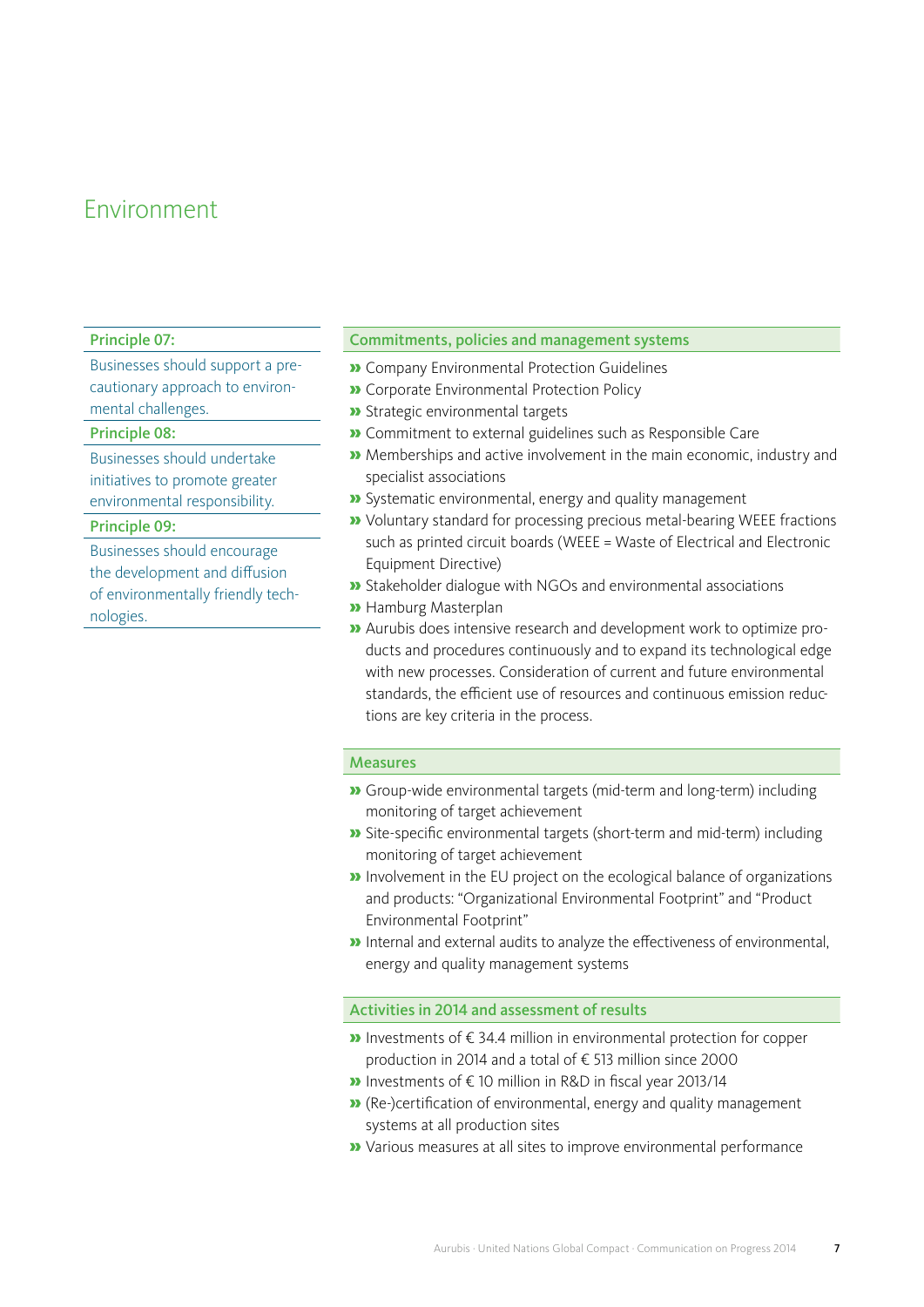

### **Group environmental protection targets until 2015**

### **Climate protection**

- **»** Target: Continued reduction in  $CO<sub>2</sub>$  emissions » Example: Constructing turbines to use waste heat in Hamburg (DE) and Lünen (DE)
- » Example: Optimizing suction equipment at Schwermetall Halbzeugwerk (DE)

### **Air**

- » Target: Reducing emissions to air
- $\bullet$  Examples: Reducing SO<sub>2</sub> emissions in primary copper production by over 80% compared to 2000 (2014: 87% reduction achieved)
- » Reducing dust emissions in copper production by over 90 % compared to 2000 (2013: 96% reduction achieved)

### **Water**

- » Target: Reducing metal emissions to water in copper production by about 70% compared to 2000 (2013: 76% reduction achieved)
- » Example: Operating new water treatment plants in Pirdop (BG) and Lünen (DE)

### **Soil**

- » Target: Reducing the discharge of harmful substances into the soil
- » Example: Paving large parts of the plant premises in Lünen (DE) and collecting rainwater

### **Waste**

- » Target: Increasing recycling rates
- **»** Examples: Reducing  $SO_2$  emissions in primary copper production by over 80% compared to 2000 (2014: 87% reduction achieved)
- » Reducing dust emissions in copper production by over 90% compared to 2000 (2013: 96% reduction achieved)

### **Noise**

- » Target: Reducing noise emissions
- » Example: Erecting a noise barrier in Olen (BE)

### Selected examples

- » Optimal processing of precious metal-bearing anode slimes by installing a new facility in Hamburg. The anode slimes are now dried in a process that saves up to 35% of the energy and reduces CO $_{\textrm{\tiny{2}}}$  emissions by 460 t per year.
- » Start-up of a turbine to produce electricity from waste heat at the Hamburg site with the goal of reducing CO<sub>2</sub> emissions by about 5,000 t
- » Commissioning of a rainwater retention facility at the Lünen site to optimize wastewater streams
- » Construction of a water treatment plant at the Pirdop site to enhance water quality
- » Improvement in collecting and cleaning fugitive emissions at the Pirdop site as part of the "Aurubis Bulgaria 2014" investment project
- » Further implementation of the voluntary agreement with the city of Hamburg to continue reducing emissions
- » Events for employees to increase environmental awareness at various sites (Green Month Bulgaria, Energy Day in Hamburg)
- » Expansion of stakeholder dialogue on environmental issues
- » Resource efficiency and recycling event with political and civil society representatives (October 2014)

### Downloads

- **Ł** Aurubis Environmental Report 2014
- Aurubis Environmental Statement 2014
- Aurubis Sustainability Report 2013
- $\pm$  Table of certifications by site
- **±** Two-page document of facts and figures about environmental protection since 2000

### Additional information

### www.aurubis.com/responsibility

- **Strategy & Sustainability Strategy & Sustainability** Strategy Assessment Cuality
- & Safety  $\bullet$  Dialogue & Cooperation  $\bullet$  Environment & Energy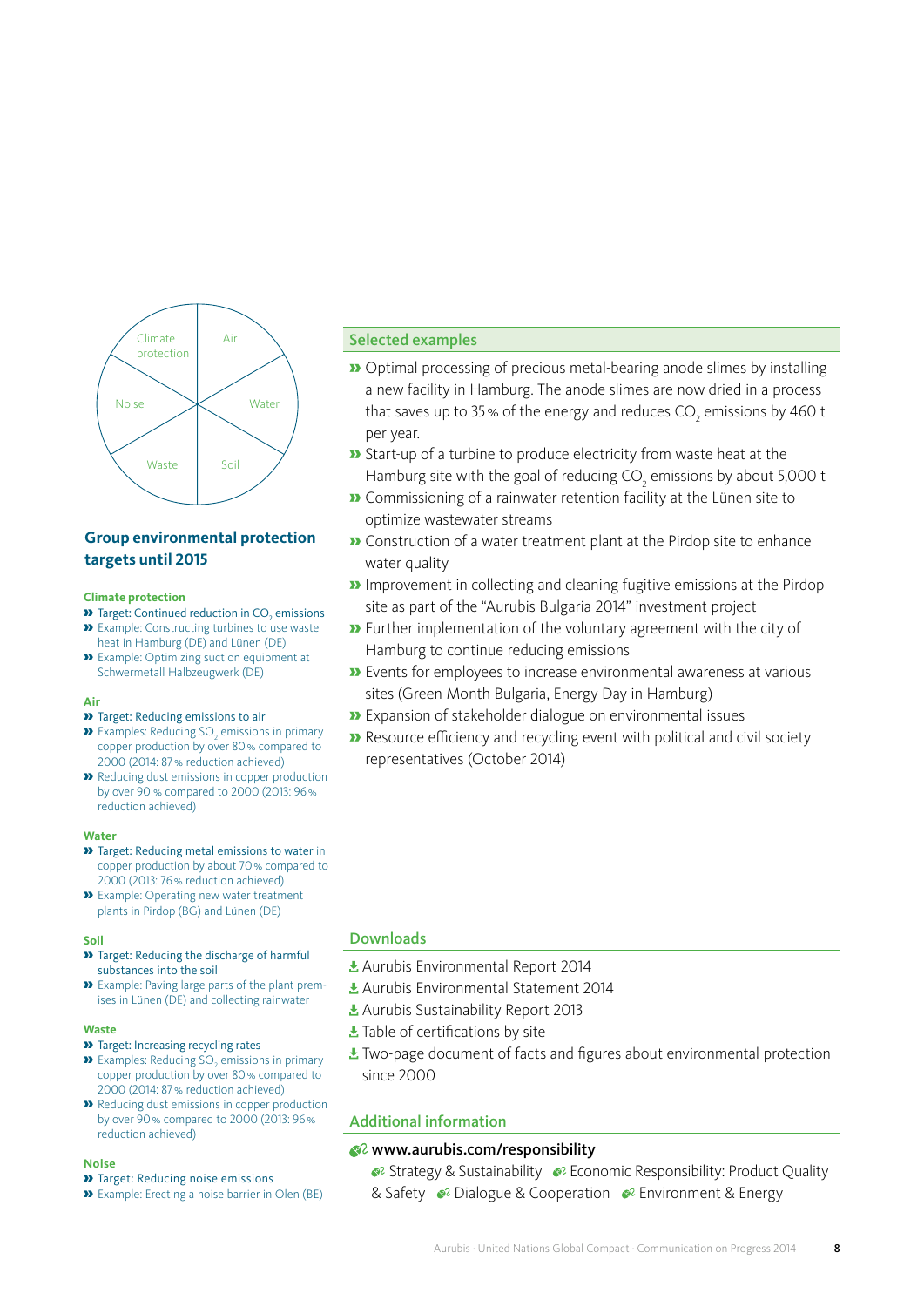# Anti-corruption

### Principle 10:

Businesses should work against corruption in all its forms, including extortion and bribery.

### Commitments, policies and management systems

- » Commitment to German Corporate Governance Code
- » Compliance management
- » Risk management

### Measures

- » Carrying out compliance training
- » Risk assessment
- » Whistleblower hotline

### Activities in 2014 and assessment of results

- » Training topics in 2014: anti-corruption and anti-trust law
- » About 150 employees were trained on the topic of anti-corruption and about 100 employees were trained in anti-trust law
- » All business entities were analyzed for their corruption risk during the institutionalized and routine risk assessment

### Downloads

Aurubis Sustainability Report 2013

### Additional information

### www.aurubis.com/responsibility

- **Compliance & Corporate Governance & Risk Management**
- <sup>2</sup> Aurubis Code of Conduct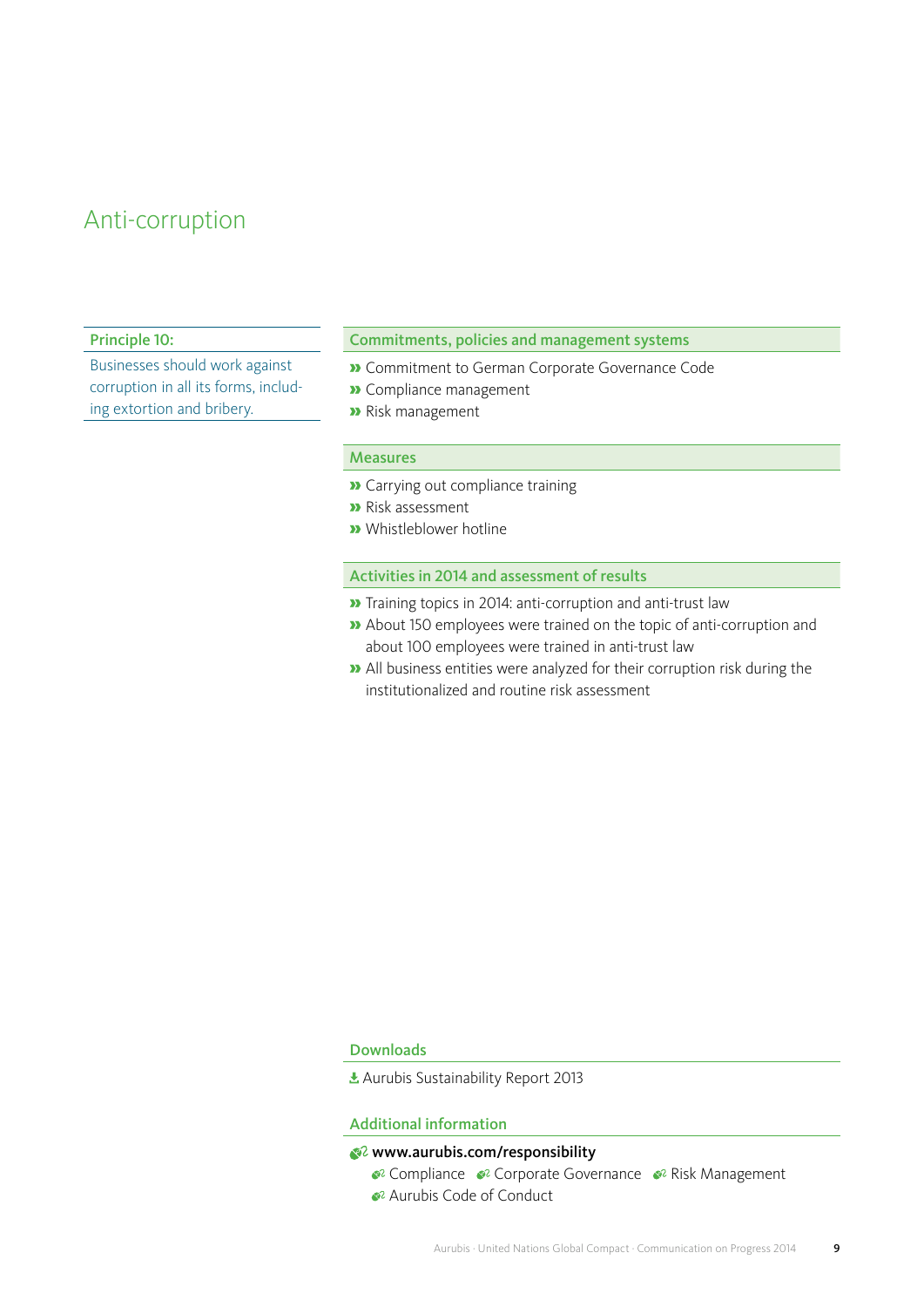# Nour contact for this report:<br>
Aurubis AG<br>
Hovestrasse 50<br>
D-20539 Hamburg<br>
Fax - 449 40 7883-0<br>
Fax - 449 40 7883-2255<br>
Info@aurubis.com<br>
Kirsten Kück<br>
Sustainability Manager<br>
Sustainability Manager<br>
Sustainability Manage Global Compact

### Your contact for this report:

Aurubis AG Hovestrasse 50 D-20539 Hamburg Phone +49 40 7883-0 Fax +49 40 7883-2255 info@aurubis.com

Kirsten Kück Sustainability Manager Phone +49 40 7883-3270 k.kueck@aurubis.com